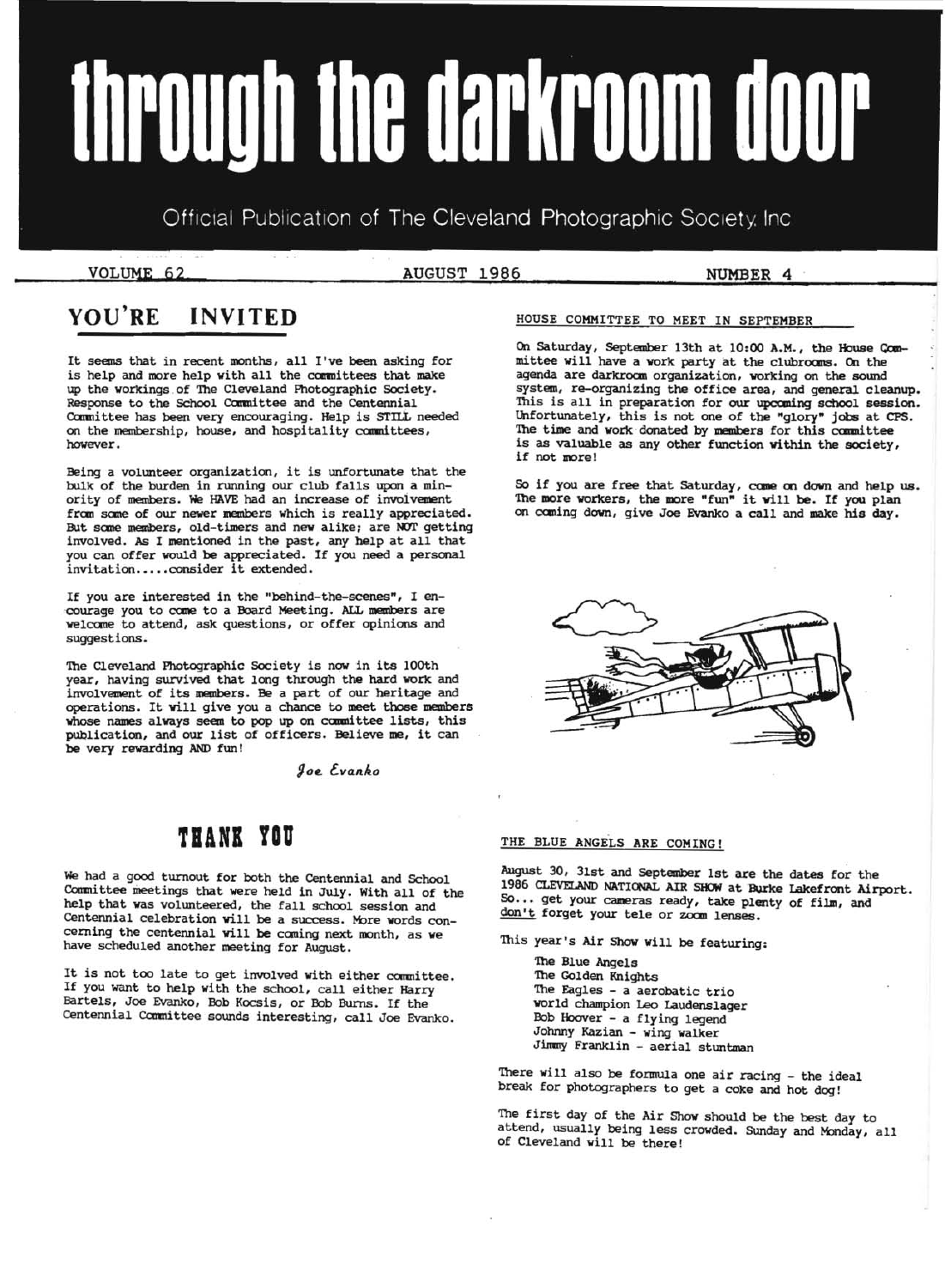THROUGH THE DARKROOM DOOR IS published by THE CLEVELAND PHOTOGRAPHIC SOCIETY. INC. 1549 Sup&rior. Cleveland. Ohio 44114

Phone 781-1533

| <b>MEMBER</b> |  |
|---------------|--|



| EDITOR:                          |              |
|----------------------------------|--------------|
| Sarah Evanko                     | 221-7506     |
| 1422 Wyandotte Ave., Lakewood    |              |
| BUSINESS MANAGER:                |              |
| Frank Otto                       | 991-4286     |
| 3326 Dorchester Road, Cleveland  |              |
| CIRCULATION:                     |              |
| Gerry Juskenas                   | 932-6019     |
| 2896 Washington Blvd., Cleveland |              |
| PRESIDENT:                       |              |
| Joe Evanko                       | $221 - 7506$ |
| 1422 Wyandotte Ave., Lakewood    |              |
| VICE PRESIDENT:                  |              |
| 252-7300, Ext. 2156<br>Greg Toth |              |
| 3427 W. 119th St., Cleveland     | $(B-5)$ PM)  |
| SECRETARY:                       |              |
| Cretchen Tropea                  | 261-8172     |
| 24001 Devoe Avenue, Euclid       |              |
| TREASURER:                       |              |
| Frank Otto                       | 991-4286     |
| 3326 Dorchester Rd., Cleveland   |              |
|                                  |              |

NEWS FOR THE NEXT ISSUE IS DUE: AUGUST 22nd

# \*\*\*

# REFLECTIONS ON REflECTORS

Light reflectors are used extensively by professionals and should be included in your "bag of tricks".

A reflector's function is to provide a secondary light source by redirecting part or all of the light from the primary source, thus lightening shadow areas. This is especially useful for portraits.

Walls and ceilings can act as reflectors but remember that their color will be imparted to the reflected light.

You can invest in professional equipment or flash outfits that accept reflector cards or umbrellas, or, you can make your own.

of cardboard or thin masonite ... mat board would A simple portable reflector can easily be made from a also do. One side should be painted flat white. It will be used to reflect a softened light. Cover the other side with a piece of aluminum foil which has been crumpled up and then flatened out. This surface will reflect a bright, diffused light.

#### END OF THE LINE FOR ROLLEIS

Gerry Juskenas

Five hundred "farewell" models of the famous twin-lens Rolleiflex camera are selling for \$5,000 each, making them the most expensive line of cameras ever made. The cameras, featuring a computer-controlled shutter, are covered in genuine crocodile leather. During the model's 50-year life span, nearly 2 million Rolleiflex cameras were sold. Cheaper, more versatile 35-rnrn cameras made Ro1leiflex obsolete.

# DID YOU HEAR ??

Congratulations to Ron Wilson for taking BEST OF SHOW in the July PSA Color Slide Competition for Individuals. His slide took top honors in the Contemporary Category.

Three cheers too, for Barbara Durham's 1st acceptance in a recent PSA Pictorial Slide Salon.

Joe Brilla recently won a prize in the weekly photography contest running in the Plain Dealer, and sponsored by Kodak. Congratulations, Joe!

Sarah Evanko recently judged the 1986 Festival of the Arts Show for the Navy in the Federal Building in downtown Cleveland. There were two other judges, and entrants were both civilian and military employees in the Cleveland area. All three judges received nice commendations from Capt. Wm. Daeschner, the commanding officer.

Greg Toth recently returned from a week-long business trip to England. Unfortunately, it was just that... all business, and Greg didn't get to do much sightseeing. Aw-w-w !!

Ruth Morrison's eye is still giving her trouble, and delaying a much-needed vacation. We hope you feel better real soon, Ruth!

#### WEDNESDAY NIGHT WORKSHOP UPDATE.......

there are not going to be any Wednesday Night Workshops Due to the H-O-T weather we usually experience in August, this month. They WILL, however, resume in September. Hope to see you then

 $=$  CALENDAR  $=$ 

 $429 -$ 

|         |        | AUGUST PROGRAMS                                                |
|---------|--------|----------------------------------------------------------------|
| Friday  | T.     | Pictorial Slides                                               |
| Sunday  | з.     | Sunrise Field Trip - 4:30 AM                                   |
| Friday  | 8      | Nature Slides                                                  |
| Tuesday | $12*$  | Board Meeting                                                  |
| Sunday  | $17 -$ | Parachute Jumpers Field Trip -<br>Parkman, OH                  |
| Friday  | 22     | Pictorial Prints                                               |
|         |        |                                                                |
|         |        | SEPTEMBER PROGRAMS                                             |
| Friday  | 5.     | Pictorial Slides                                               |
| Tuesday | $9 *$  | Board Meeting                                                  |
| Friday  | 12     | Nature Slides                                                  |
| Friday  | 19     | "Shooting for the Gold", Slide show<br>of '84 Olympics by Fuji |
| Friday  | 26     | Nature Prints                                                  |

#### ." - Members ONLY

ALL EVENING MEETINGS AT 8:00 PM UNLESS OTHERWIsE NOTED BOARD MEETINGS ARE OPEN TO ALL MEMBERS

The Cleveland Photographic Society was founded in 1887 and has been in continuous operation since that time.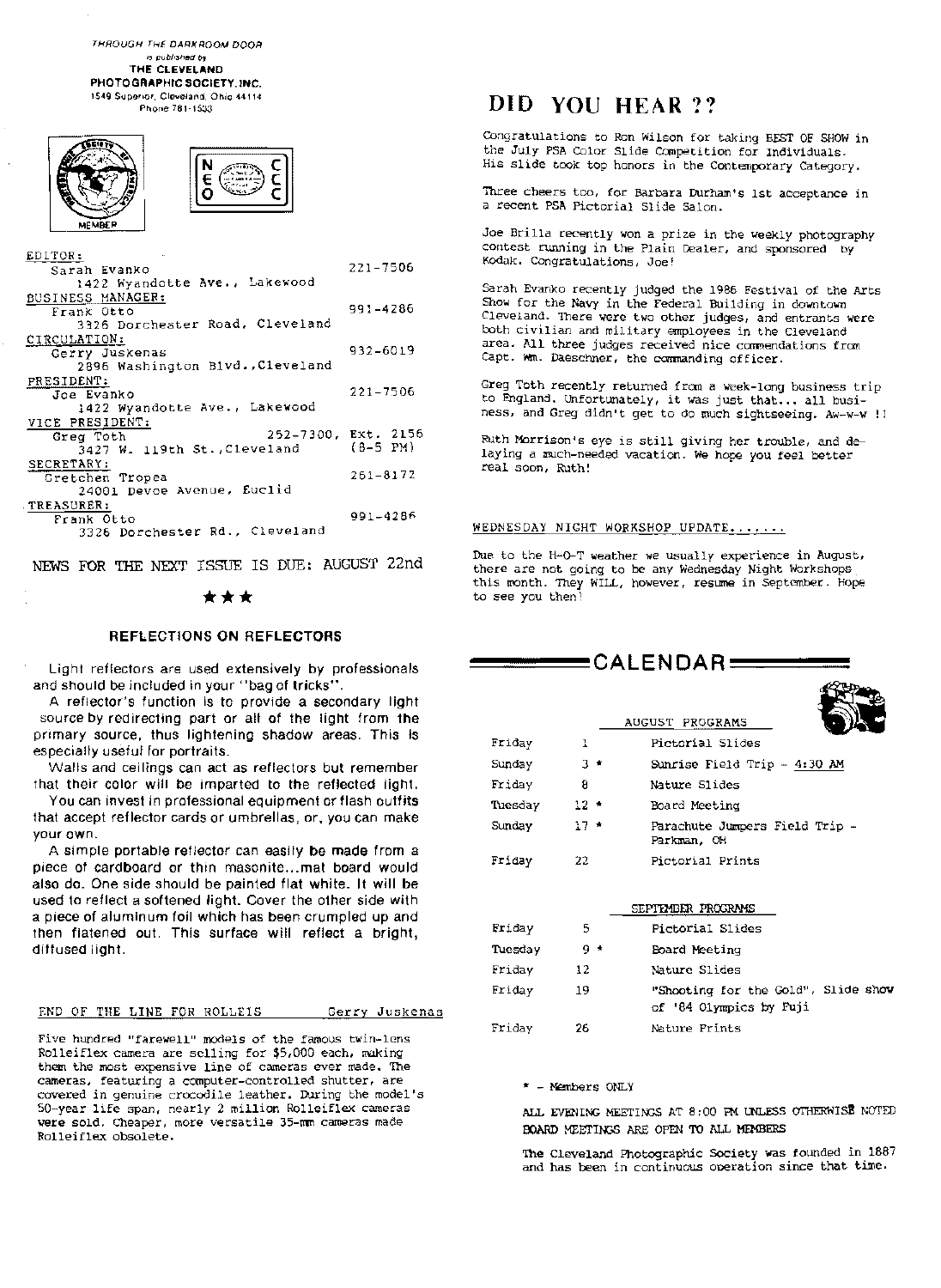### A REQUEST FROM THE PAST

I am appealing all members to see if they might have a good quality picture of Bill Meyer that<br>could be copied to hang on our clubroom walls could be copied to hang on our clubroom walls -<br>along with Henry Mayer and John Moddejonge. The<br>Board of Trustees would like to have his portrait hanging since we have a special year-end award named after him . I have copied a color snapshot supplied by his widow, Ruth; but the quality is not as good as I would like it to be. So... if anyone has a decent picture of Bill that I could copy, please notify me. Otherwise, we'll have to<br>go with what I have.<br>Jatah Evanto go with what I have.





The weather on Sunday, July 13th looked horrible, so why<br>even bother to prepare to go to Marblehead. The sky was<br>dark, and the wind was picking up. The diehards who braved<br>deplorable conditions were: Tom Litzler, Carol Koc and Marilyn Myers, Barbara & Scott Durham, and the Tropea's.<br>What this group found when approaching Marblehead was that the SUN was shining brightly with large, white billowy clouds to further enhance the scene surrounding the lighthouse. A WORD TO THE WISE: Don't EVER presume the weather you are experiencing at home to be the same A MAJOR MOVING FORCE.............<br>as where we are going.

17th. We will be going to the Cleveland Parachute Club read in the past came straight from Gerry's scissors. Field in Parkman, Ohio. Bring along your long lens, short Without his interest and help, my job would be very dif-Freid in Farkman, which bring along your long lens, short ficult. Thanks for all your help, Gerry! lens, medium lens or what have you. A picnic lunch is recommended for there are no nearby facilities. We will meet at Bob Evans for breakfast at Routes 271 & 322 at meet at Bob Evans for breakfast at Routes 271 & 322 at I'm sure Gerry wouldn't mind if YOU, TOO would like to help!<br>9:00 A.M. If you are not planning to have breakfast, be Mytime you read something that would be of interes us for a good time in picture taking. GOOD weather is graphy book or been to a art show lately? It's a perfect<br>predicted, but not guaranteed. (a) opportunity to be the critic for a change ... let us know

Bob *Tropea* 



**BILL MEYER** 

# **IN SEARCH OF ....**

Any past or present chairpersons having year-end slides or duplicates of winning slides, are asked to turn them in to either Joe Evanko or Greg Toth as soon as possible. Several year's worth of duplicated winning slides are missing, and we are trying to get together a slide show missing, and we are trying to get together a slide show<br>for our Centennial Open House next May.

# MARLIN PERKINS' WILD KINGDOM G. Juskenas

On June 14th, Marlin Perkins died in St. Louis at the age of 81. His love for animals began at the age of 3 on his family's Missouri farm. In 1926, he was hired to sweep sidewalks at the St. Louis Zoo. Fran there, he worked up to Curator of Reptiles, then Curator of The Buffalo Zoo **VISITING MONARCH by Bill Meyer** and Chicago's Lincoln Park Zoo and Director of The St. Louis Zoo.

Perkins narrated his first wildlife program in 1945. Wild Kingdom premiered in 1965, which today is narrated by THE FIELD TRIP CORNER Perkins' longtime assistant, Jim Fowler.

in putting together this newsletter every month is Gerry<br>Juskenas! Many of the interesting little tidbits you have Our next regular field trip is planned for Sunday, August Juskenas! Many of the interesting little tidbits you have

9:00 A.M. If you are not planning to have breakfast, be Anytime you read something that would be of interest to the there by 10:30 A.M. - our starting time. So....come join rest of us....cut it out and pass it along! Read there by 10:30 A.M. - our starting time. So ···· come join rest of us.... cut it out and pass it along! Read a good photo-<br>us for a good time in picture taking. GOOD weather is graphy book or been to a art show lately? It' opportunity to be the critic for a change ... let us know what you think!